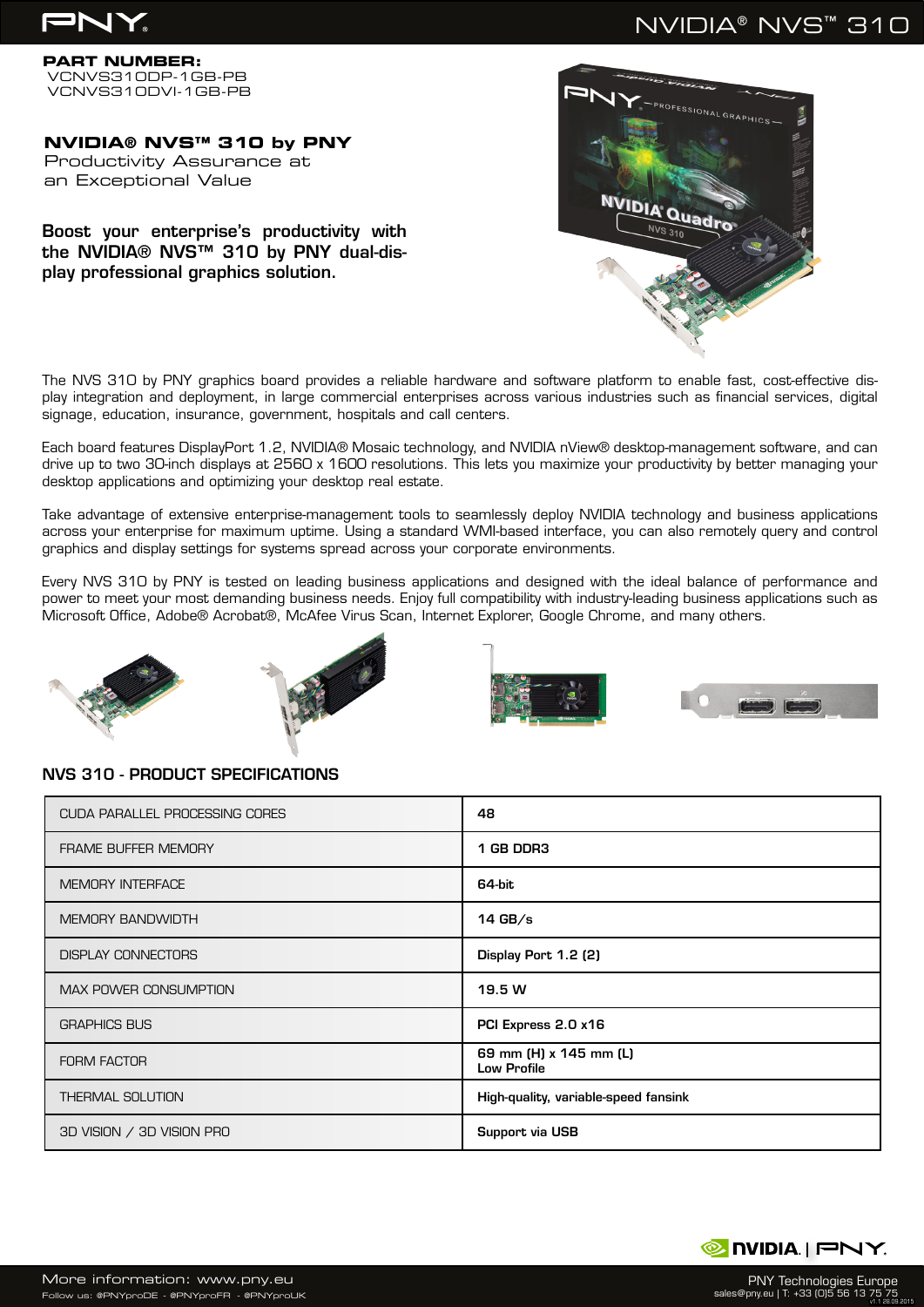## NVS 310 FEATURES AND BENEFITS

| LOW-PROFILE AND FLEXIBLE FORM FACTOR                              | Delivers simplified IT administration and deployment throughout<br>the enterprise. NVS 310 fits into any existing installations without<br>being disruptive, regardless of desktop system (standard tower PC,<br>workstation, small form-factor system) or the display type (LCD, DLP,<br>plasma).                           |
|-------------------------------------------------------------------|------------------------------------------------------------------------------------------------------------------------------------------------------------------------------------------------------------------------------------------------------------------------------------------------------------------------------|
| <b>INTELLIGENT POWER MANAGEMENT</b>                               | Reduces overall system energy costs by intelligently adapting the<br>total power utilization of the graphics subsystem based on the appli-<br>cations being run by the end user. This power-optimized design helps<br>reduce Total Cost of Ownership (TCO) and increases reliability.                                        |
| <b>NVIDIA ENTERPRISE</b><br>- MANAGEMENT TOOLS <sup>1</sup>       | Maximize system uptime by enabling seamless wide-scale deploy-<br>ment. Also, allow remote query and control of graphics and display<br>settings for systems spread across your installations.                                                                                                                               |
| DUAL DISPLAYPORT 1.2 DISPLAY CONNECTORS<br>(WITH AUDIO)           | Provide compact and secure connectivity for ultra-high-resolution<br>panels (up to 2560 x 1600). These connectors enable maximum<br>range, resolution, refresh rate, and color depth to support the latest<br>display technologies                                                                                           |
| <b>MULTI-DISPLAY EXPERIENCE WITH</b><br>NVIDIA® MOSAIC TECHNOLOGY | Offers the ideal solution for seamless taskbar spanning, as well as<br>transparent scaling of any application across up to eight displays.<br>Works over multiple displays or one ultra-high resolution display using<br>a single or multiple NVS graphics cards.<br>Mosaic Technology is supported on Win 7 and Linux only. |
| NVIDIA NVIEW® DESKTOP SOFTWARE                                    | Delivers maximum flexibility for single large-display or multi-display<br>options. This provides unprecedented end-user control of the desk-<br>top experience for increased productivity.                                                                                                                                   |

## NVS 310 TECHNICAL SPECIFICATIONS

#### SUPPORTED PLATFORMS

Microsoft Windows 7*(64-bit and 32-bit)* Microsoft Windows Vista *(64-bit and 32-bit)* Microsoft Windows XP *(64-bit and 32-bit)* Linux-x86 and Linux-x86\_64 AMD64, Intel EM64T Solaris PCI Express 2.0

#### NVIDIA NVS 310 ARCHITECTURE

>> Integrated DisplayPort *(version 1.2)*

- >> PCI Express 2.0 support
- >> 12 pixels per-clock rendering engine
- >> NVIDIA® CUDA® technology capability
- >> Scalable geometry architecture
- >> Hardware tessellation engine
- >> NVIDIA GigaThread™engine
- >> Shader Model 5.0 *(OpenGL 4.1 and DirectX 11)*
- >> Decode acceleration for MPEG-2, MPEG-4 Part 2 Advanced Simple Profile,
- H.264, MVC, VC1, DivX *(version 3.11 and later),* and Flash *(10.1 and later)*

>> Blu-ray dual-stream hardware acceleration *(supporting HD picture-in-picture playback)*

>> Compliance with professional OpenGL and DirectX applications

#### ADVANCED DISPLAY FEATURES

### >> DisplayPort 1.2, HDMI 1.4, and HDCP support

 $>$  Two digital displays at resolutions up to 2560 x 1600  $@$  60 Hz

- > Optionally, for cable-management benefits, use DisplayPort 1.2
- > Multi-Stream Technology *(enables driving maximum of two displays*
- *up to 1920 x 1200 @ 60 Hz*)
- >> Industry-standard cable adaptors to drive different display types > DisplayPort to DVI-D (Single Link) to drive DVI displays
	- up to 1920 x 1200 @ 60 Hz
	- > DisplayPort to DVI-D (Dual Link) to drive DVI displays up to 2560 x 1600@ 60 Hz
	- > DisplayPort to HDMI cables to drive HD Displays
	- up to 1920 x 1080 @ 60 Hz
	- > DisplayPort to VGA cables to drive analog (VGA) displays
	- up to 1920 x 1200 @ 60 Hz

>> Support for integrated audio via DisplayPort and HDMI

>> Support for multiple-display modes including DualView, Span, and Clone modes

#### DISPLAYPORT AND HDMI DIGITAL AUDIO

>> Support for the following audio modes: >> Dolby Digital (AC3), DTS 5.1, Dual Channel and Multichannel (7.1) LPCM, Dolby Digital Plus<sup>2</sup>

>> DD+), andMPEG-2/MPEG-4 AAC2

>> Data rates of 44.1 KHz, 48 KHz, 88.2 KHz, 96 KHz, 176 KHz, and 192 KHz

>> Word sizes of 16-bit, 20-bit, and 24-bit

#### NVIDIA ENTERPRISE-MANAGEMENT TOOLS

>>Monitor, access, and configure graphics and display information of remote machines using industry-standard WMI interface3 >>Scriptable using WMI Command Line interface for integration with system-level

management tools3

>>Scalable enterprise-class tools to remotely install and configure graphics drivers across your entire organization

#### GPU COMPUTING SUPPORT

>>NVIDIA CUDA >>DirectCompute >>OpenACC

NVS 310 DVI

- Drivers

### NVS 310 PACKAGE CONTENT:

#### NVS 310 DP

- Low-Profile Bracket

- Drivers - Installation Guide



- 2 x DP to DVI (SL) adapter P/N: QSP-DPDVISL - Low-Profile Bracket



\* 88% improvement based on SPEC Viewperf 11 score on Quadro 410 of 17.8 (Xeon 3.3GHz w5590, 24GB RAM, Win7-64, 295.10 driver) compared to Quadro<br>380LP score of 37.7 (Xeon 3.3GHz w5590, 6GB RAM, Win7-64, 260.79).

\*\* 30% improvement based on SPEC Viewperf 11 score on Quadro 410 of 17.8 (Xeon 3.3GHz w5590, 24GB RAM, Win7-64, 295.10 driver) compared to Quadro 400 score of 13.7 (Xeon 3.3GHz w5590, 24GB RAM, Win7-64, 295.10).<br>SPEC® and the benchmark name SPECviewper® are registered trademarks of the Standard Performance Evaluation Corporation. Competitive benchmark results

SPEC® and the benchmark name SPECviewperf® are registered trademarks of the Standard Performance Evaluation Corporation. Competitive benchmark results<br>stated above reflect results published on www.spec.org as of 12/8/2010.